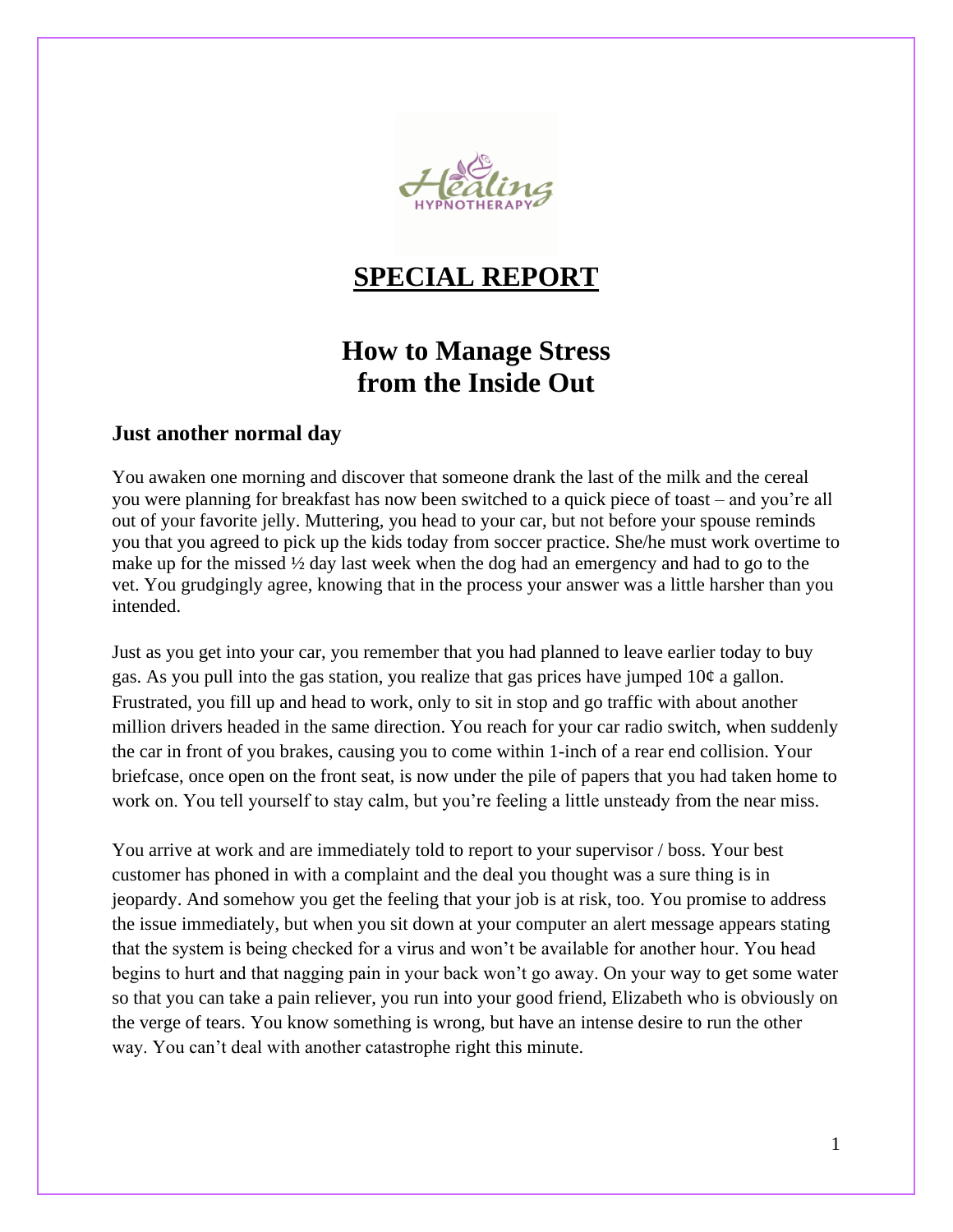Does this sound like a variation of more days than you'd like to admit? Whether you realize it or not, you have dealt with stress all morning long, and if you do not do something to re-group, you are at risk for something worse.

In this special report, we will unravel some of the mystery surrounding stress, to help you discover new coping mechanisms for reducing the stressors in your life and to give you some healthier ways to respond to stress. Let's first start with some definitions of stress.

### **Definition of Stress**

Stress is one of the oddest words in the English language. First of all, stress is anything that causes us to feel stress – and then the resulting behavior is stress. You probably had to read that again to "get it". For the purposes of this writing, **stress** will be defined as a reaction or response to any event that requires you to produce energy. The event creating the stress will be called a **stressor**. And the behavior exhibited when stress occurs is defined as a **stress reaction**.

Review the following diagram to get these terms firmly planted in your mind:



One important thing to note is that the body cannot tell the difference between an actual stressor and an imagined one. This is why you might feel fatigue after watching a scary or intense movie.

Although stress has probably been around since Eve was first tempted to eat the apple, the description of stress as a human condition is relatively new. The word stress was first used in the world of physics to describe a level of strain put on a material body. So, perhaps the father of the modern day definition of stress, Hans Seyle, was not too far off base when he coined the term "stress" to mean a response of the body to any demand of change.

The term is very subjective because what causes stress for one person may not cause stress for another. And one person's stress response can be completely different from another person's.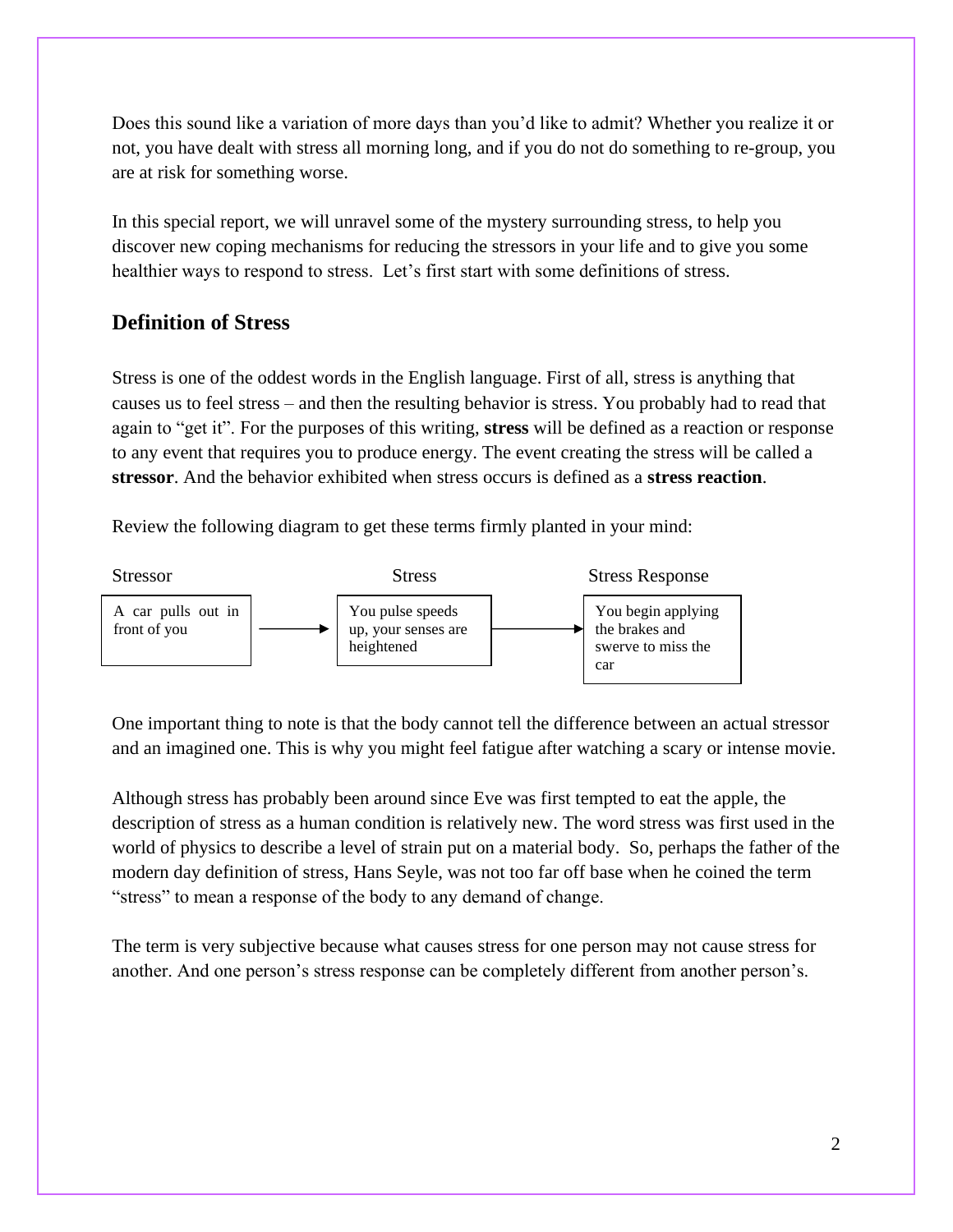### **History of Stress**

Hans Seyle was a Hungarian born Canadian who did the seminal research on stress. His research was conducted beginning in 1936 and he continued throughout his lifetime. Can you imagine being in his audience and hearing him describe the causes, the symptoms, and the impact that stress has on person's life? You would have probably turned to the person next to you and said something like, "I know exactly what he is talking about." Or, "I'm glad somebody finally figured out what was going on with me. My husband certainly doesn't understand!"

The first book on the subject was written by Seyle in 1956. The Stress of Life was an instant hit among medical professionals and lay persons. Suddenly, as if a virus had been let loose in the land, every person, upon hearing the description could relate to the term. Finally someone had put a name on the malady that affects every human being.

What the general public did not understand then, and regretfully still do not fully grasp, is the serious implications that stress can have on our overall health. Reports vary from sources, but it is safe to say that medical experts report that stress is the underlying cause of 80-95 % of all illnesses. With the escalating cost of health care, both preventive and curative, it would serve us well to really focus our attention on understanding stress and becoming better educated regarding our own ability to manage it. And then comes, of course, the need for motivation to follow through by implementing what we have learned.

#### **Stress 101**

For an easy-to-understand primer on the stress crisis afflicting the modern man, modern woman, and yes, even the modern child, we will begin with a short lesson called Stress 101.

Everyone has a normal level of energy. The energy level of healthy people can range from rather low to rather high. If it is too low, a medical condition such as low blood pressure, low thyroid, or depression may be culprit. If your energy level is excessively high, you could be experiencing hyper-activity or some other physical or behavioral disorder. But let's agree that for most of us, we move through life with a rather stable energy level.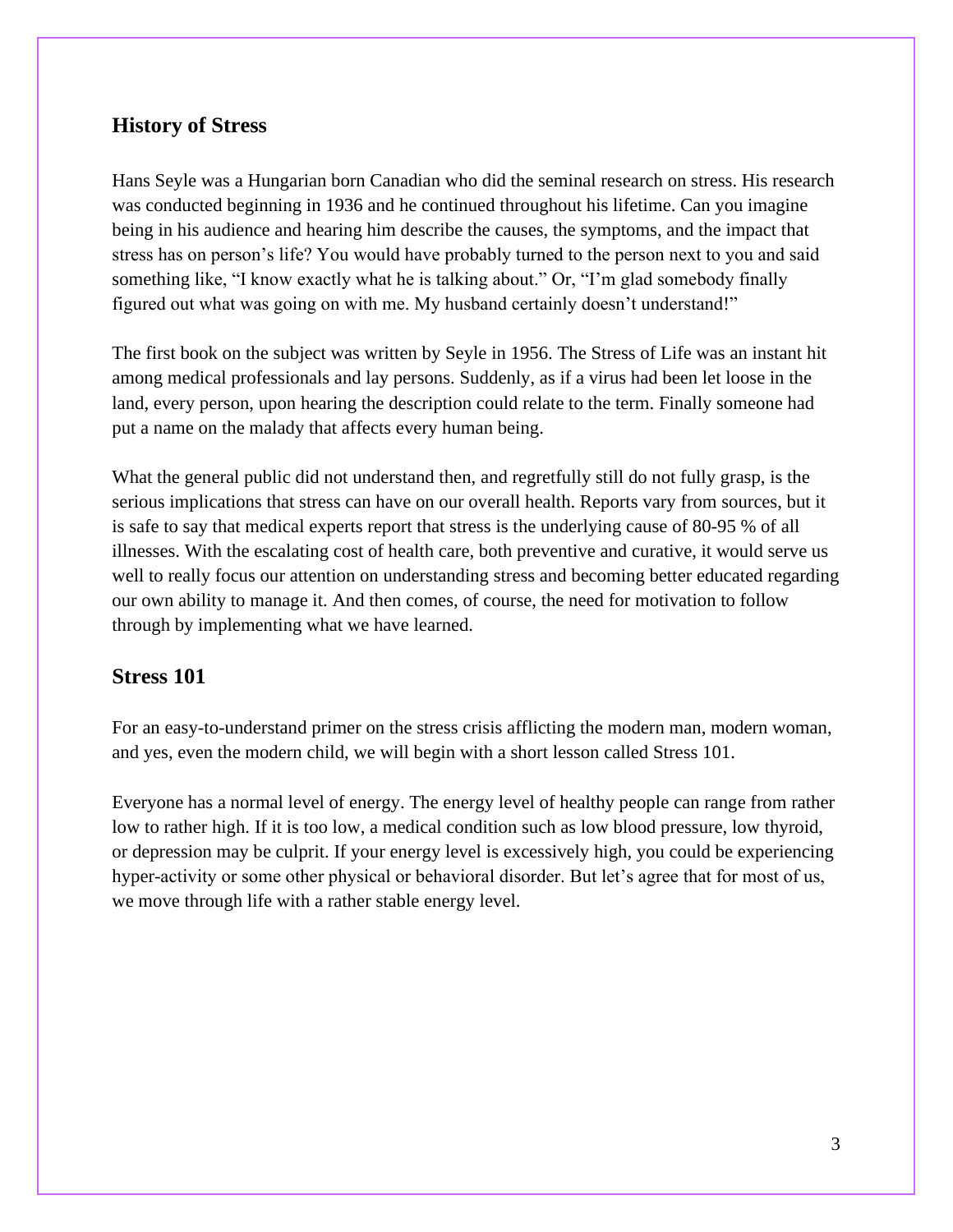Here's how it is intended to work

- 1. When an event happens that causes you to expend more energy you experience stress.
- 2. A certain level of stress is good for you. This is called **eustress** or **productive tension.** At this stage, hormones are released into the body to give you an energy boost.
- 3. These hormones give enable you to "fight" or "flight"
- 4. After you have expended the energy, you need to move below your normal stress level so that your nervous system can return to normal and the "energy" hormones can dissipate and not be stored in the body. Your body is then able to return to a normal energy level and ready for the next stressor in life.

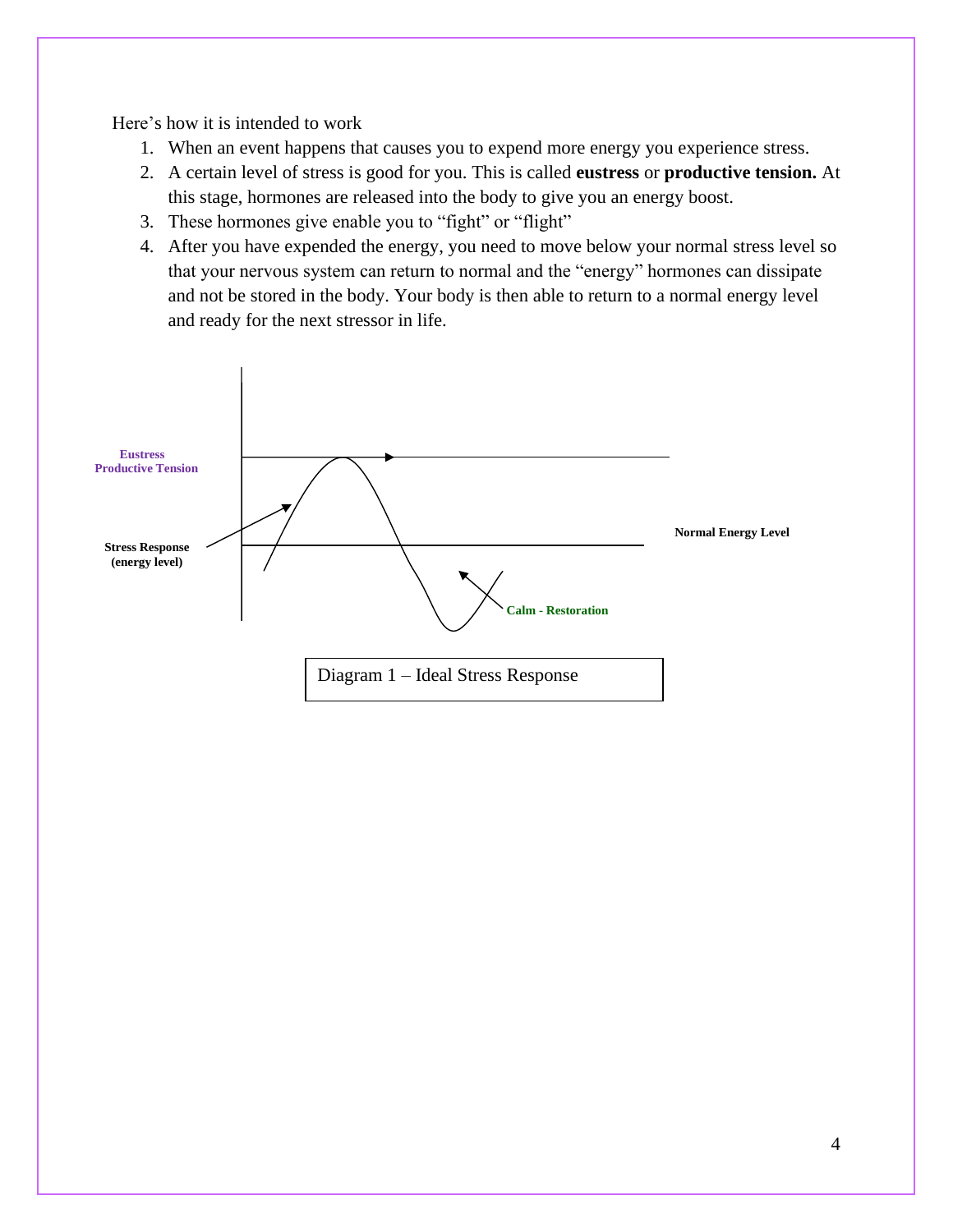But, here's what happens in the real world:

- 1. An event occurs that causes your energy level to go up.
- 2. Your hormones kick in and you respond to the stressor (eustress or productive tension).
- 3. After the response, your body wants to go to a calming place. However, before you can ever get to the place of normal energy, you probably experience another stressor.
- 4. Your body responds by another release of energy (more hormones kick in)
- 5. You react to the event
- 6. And again, there is a desire to return to a lower level of energy.
- 7. And before that happens, you have another stressor
- 8. Before you know it, you are operating above the productive tension line and operating at a **distress level**



As you can see from Diagram 2, your energy level (and hormonal level) remains escalated. And although your energy level will slow down (often resulting in exhaustion), your hormonal production continues. This results in distress and disease.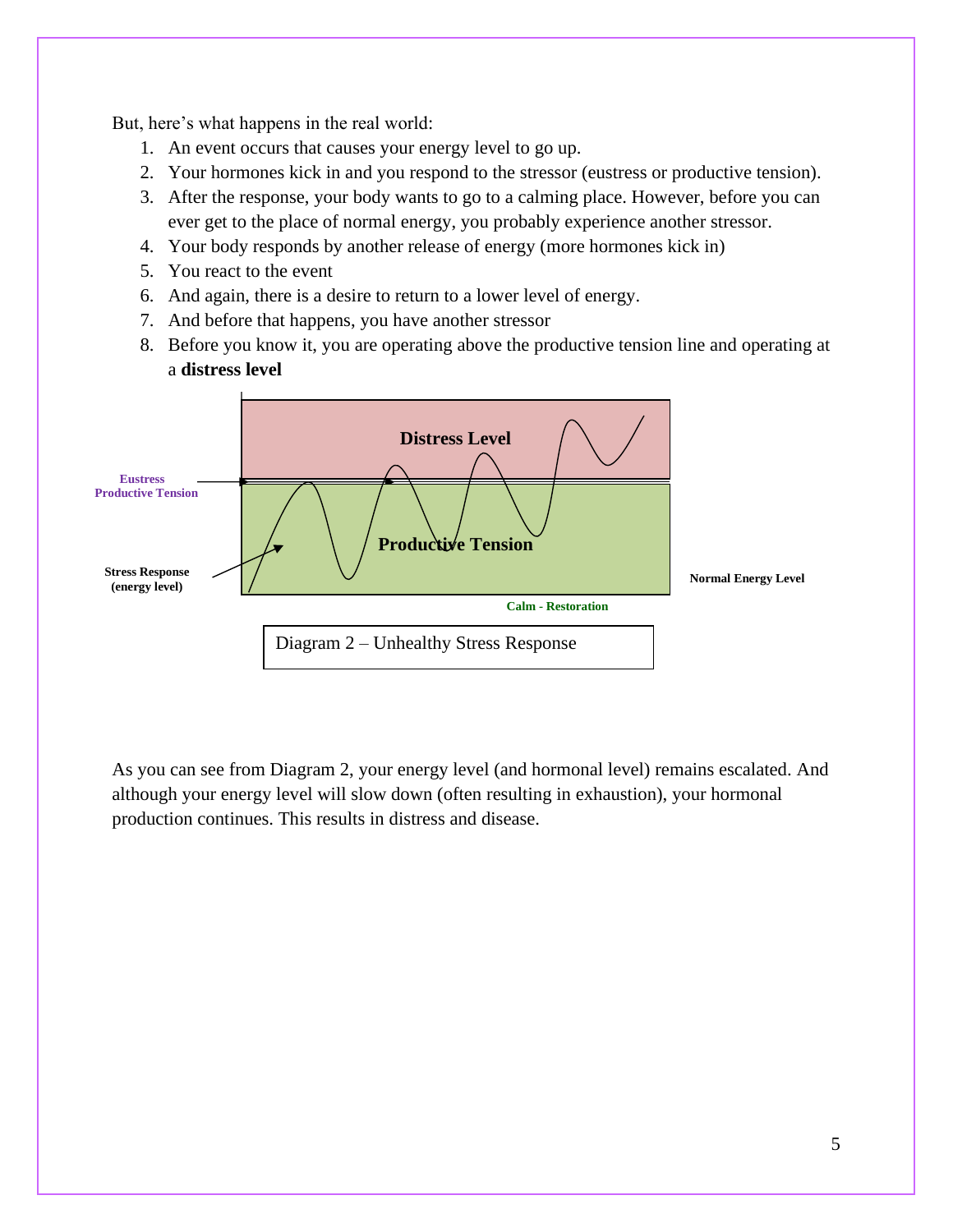## **Acute and Chronic Stress**

Two of the most common types of stress are acute (sudden) or chronic (on-going).

**Acute stress** is a reaction to an immediate, unexpected stressor, like:

- Seeing a child run into a busy street
- Hearing a loud noise behind you (or even in front of you)
- An phone call telling you of an emergency situation
- Being unexpectedly called on to speak
- A very verbal, highly irritated customer
- Being pulled out of the airport security line for extensive screening
- Learning that you have no credit left on your credit card
- A new romantic interest walking into a party unexpected
- Winning the lottery
- Waiting for the final free throw of a basketball game when the score is tied

During acute stress, the unexpected event occurs, you have the appropriate hormonal response, you respond at a higher energy level, and then when the crisis is over, you seek out the first chance you can to relax. The body can deal with acute stress in small doses. Prolonged bouts of acute stress is very taxing and wearing on the body, rational thinking often becomes distorted thinking, and the rate of accidents and mistakes increases.

**Chronic Stress** is prolonged stress. There seems to be no light at the end of the tunnel. You don't feel any hope for the future and feel that you have no power over the situation. And feeling powerless to impact the situation resonates. Some situations that produce chronic stress are:

- Being homeless
- No perceived power in relationships or job
- Dysfunctional families
- Trapped in a despised job or career

For most people though, chronic stress is more often a product of:

- Too much to do, too many commitments
- Being a parent of newborns, toddlers, and teens
- Working longer hours on the job with little or no reward
- Too little sleep
- Disorganization in our living and work environments
- Financial problems without a solution in sight
- Fear of losing a job
- Prolonged illness (yours or a family member's)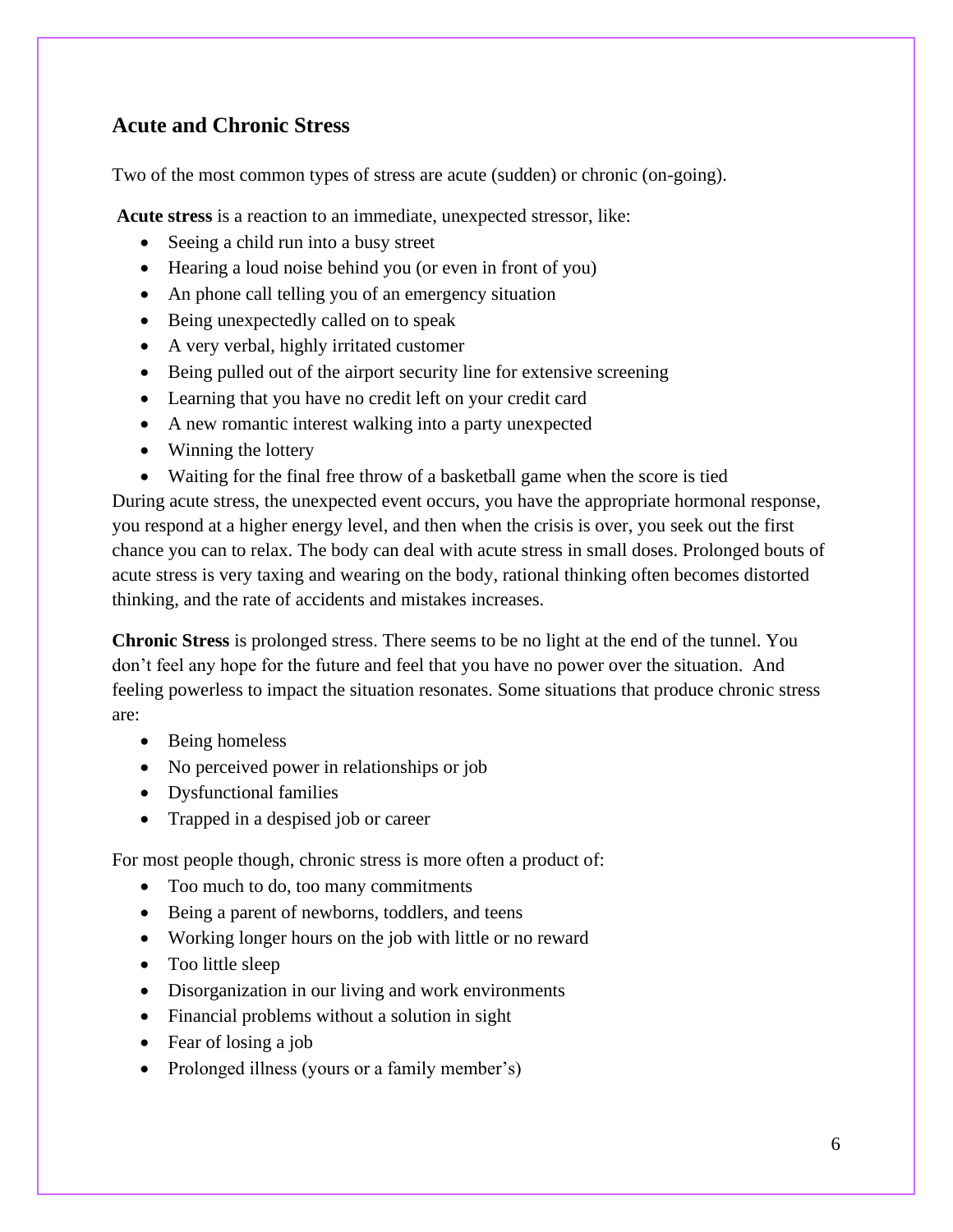#### **Stress Management Techniques**

This background information is intended to raise your awareness about the costly effects of stress. Costs to your health, costs to your relationships, and cost to your personal well-being. It is more important now than ever that individuals do whatever it takes to carve out time to engage in stress reducing activities.

The best way to manage stress is to make time every single day to relax, refresh and re-energize. Although you might join a class to help you learn some of relaxation techniques, chances are that making it to class will add even more stress.

The following techniques are well-documented for their ability to reduce stress, help your body (and mind) find calm and restore your energy. When practiced on a regular basis, you give your body a rest as your hormonal levels return to normal. You, in turn, will be better equipped for managing the day to day stressors that are bound to come your way.

**Breathing Technique:** The great thing about this exercise is that it can be practiced anywhere, anytime. In fact, some clients tell us that this technique is one they practice prior to starting their day and/or as a bedtime ritual. It is also beneficial for the transitional times – before going into your home after a day of work, before entering a meeting that may be controversial, before heading out to the golf course or meeting friends for dinner.

Breathing deeply can require conscious attention since we tend to breathe shallowly most of the time. Here is a simple way to practice.

Pretend that your breath is a long ribbon. Give it a color. Imagine that you have a reel in your belly and with each inhale through your nose; you are winding your breath (ribbon) around the reel. Take in the breath slowly and consciously, as your belly expands. When you have inhaled as much breath as possible, let it sit for just a second (Eastern practitioners call this 'packing chi" or energy). Slowly release the breath, concentrating on the slow rhythmic release of the ribbon. Practice this kind of breathing for about 5-7 minutes. Caution, you may find yourself slightly dizzy when you first try this exercise, especially if you have a tendency for shallow breathing or holding your breath during stress. This process helps the body relax, the buildup of stress-induced hormones to dissipate, and your energy to restore.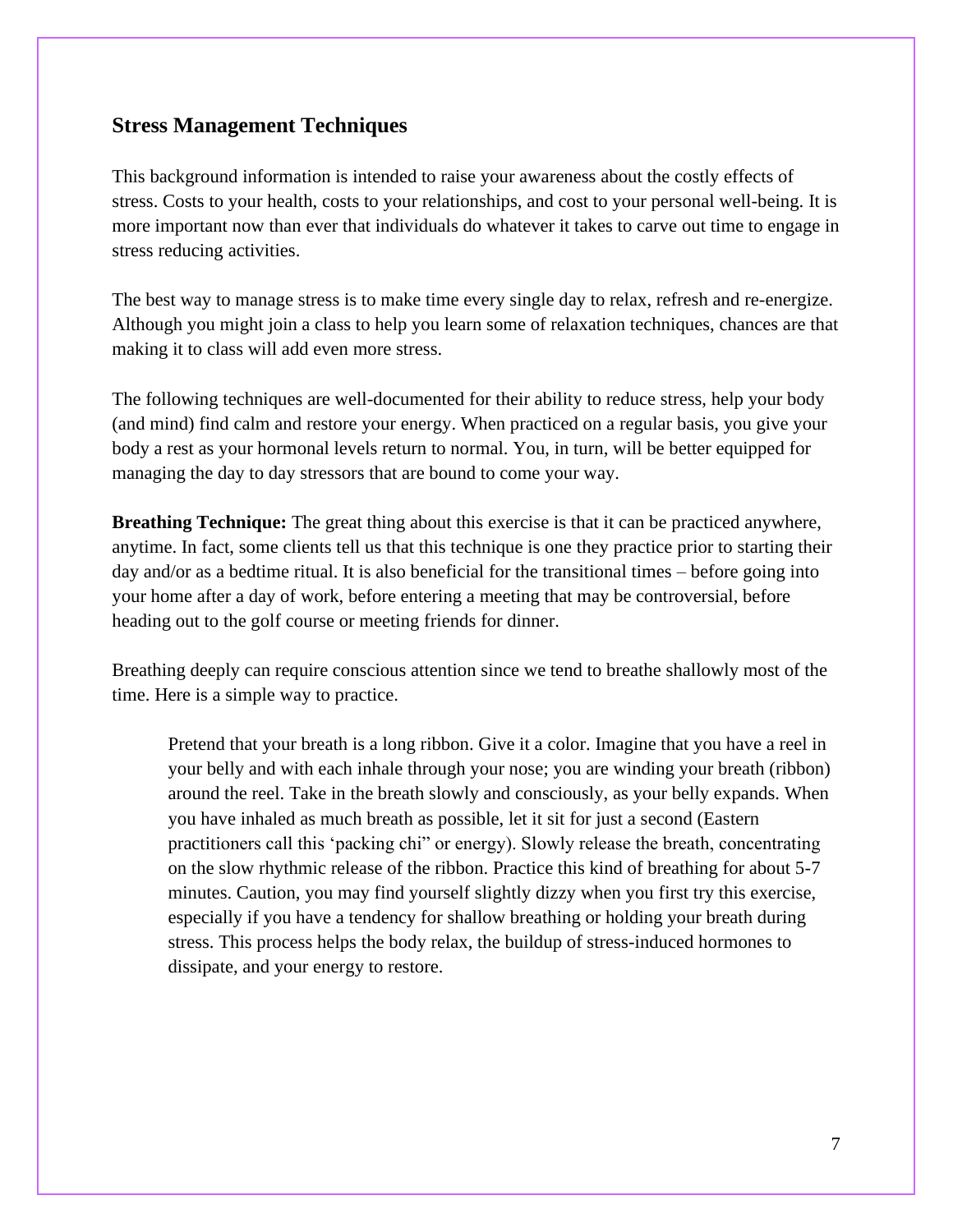**Mindfulness**: If you have ever arrived somewhere and not remembered the trip or after an event, you can't even remember who was there (or what they were wearing, or what they talked about), you will benefit from practicing mindfulness. Mindfulness is a technique where give full attention to your feelings, thoughts, and sensations. You literally live in the moment and experience the sensations of the moment. This exercise takes very little time, but the benefits are tremendous.

To practice mindfulness, you must be willing not to let other things distract you. If your cell phone rings, you simply acknowledge to yourself that your cell phone is ringing, but don't let your mind wonder who's calling and for what. During this exercise, look around. Notice the variations of color in the room. Listen intently for any sounds. Notice the feel of the air on your body. Be still, as if you are becoming a part of your surroundings. Be aware of your breathing. Hear the clock tick or the birds chirp. Notice how light reflects, distorts, or illuminates. See what you haven't seen before. Appreciate your surroundings and feel peace.

Studies have shown that people who practice mindfulness have less pain and more quickly recover from injuries and illness than people who do not.

**Self-Talk:** Self talk is exactly what the term implies. It is the thousands of messages that we tell ourselves every day. Self-talk is about judgment. Judging ourselves and judging others.

Make a commitment to pay attention to your self-talk. Be conscious of what words you use to describe yourself and the situation you are in. Shift your negative thinking to positive thinking. When you hear yourself say, "I should be working on that report," say instead, "I'm glad that I have the opportunity to spend time nurturing this relationship." Instead of, "a good daughter would phone her mother every day," say "I'm glad I'm able to check in on my mother and respond when she really needs me." When we start shifting our perspective to a more positive one, we become energetic instead of stressed or depleted.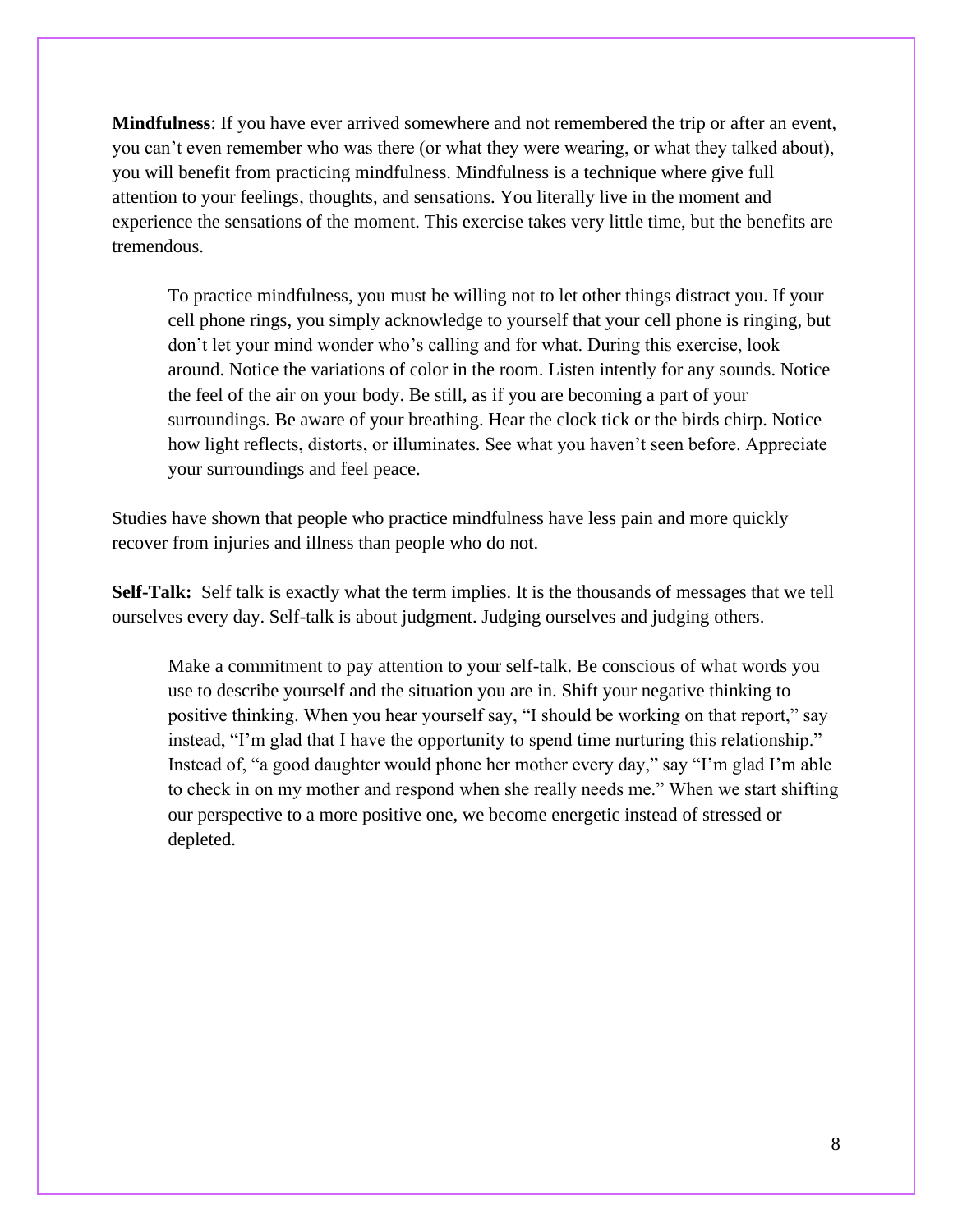**Control vs. No Control:** Let's face it, you have control over two things: Your own thoughts and your own behavior. Understanding where you clearly have control can be strengthening. Here's an example:

You are in the office and someone approaches you with a bit of gossip about a co-worker, Kathy. The gossip includes some rather harsh remarks about something you are passionate about. Kathy has decided that she will not support the annual cancer drive because her time and money are devoted to juvenile diabetes. You might become defensive, antagonistic toward Kathy, and begin forming alliances with others who share your conviction. The truth of the matter is that you have no control over what Kathy values. What you can do is enthusiastically support your cause and have respect for Kathy and her cause.

Another example of control awareness might go something like this. You arrive home from work and realize that the sanitation department did not pick up your overflowing trash container that morning as planned. You can either: 1) fuss and fume, call the city, leave a scathing message, and threaten to leave your trash curbside until someone picks it up. Or 2) you can recognize that the trash was overlooked, call and ask what your next steps should be. Should you leave the trash curbside, or should you roll the container back into your garage? You really have no control over the fact that the trash was not collected. What you can control is your response.

The question to ask yourself is this? Do I have any control over this situation? If I do, what are rationale steps I can take to resolve it? If not, am I willing to let it go? This practice in and of itself will reduce most people's stress level by half.

**Lifestyle Changes**: Let's be really honest. Much of the stress we experience is a result of choices we make and lifestyles that we lead. The following ideas are beneficial to all people who want to reduce the amount of stress in their life and live healthier:

- 1. Organize your living and work space by doing this, you spend less time searching for things. An organized space is more calming than clutter.
- 2. Organize your time. You only have so much time. By organizing your time, you will be able to spend it on things that are of greatest importance to you.
- 3. Cultivate a supportive social circle. Research tells us that surrounding ourselves with people who support us leads to healthier – and even longer lives.
- 4. Take care of your body. Day-to-day stress and day-to-day living take a toll on your body. By engaging in regular exercise, your body is stronger, your stress is lessened and your health increases.
- 5. Renew your spirit. The old saying that "attitude is everything" has validity. Reading, vacation, creative activities, journaling, meditating, praying, and experiencing a higher source of power are all ways to renew your spirit.